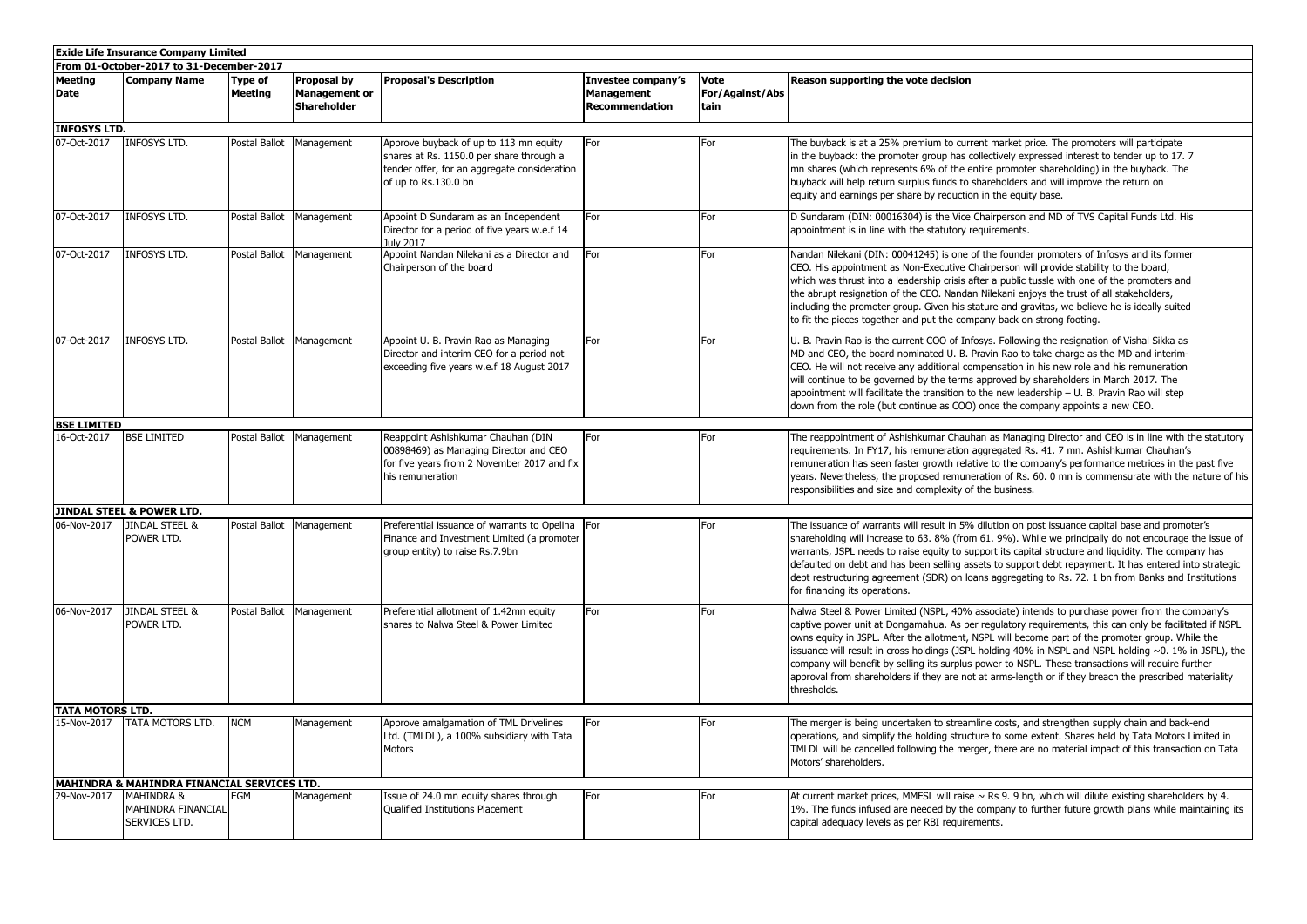| 29-Nov-2017                                | <b>MAHINDRA &amp;</b><br>MAHINDRA FINANCIAL<br>SERVICES LTD. | <b>EGM</b>    | Management | Related party transaction of issuance of<br>equity on preferential basis to promoters<br>Mahindra & Mahindra Ltd.                                                                                                                       | For | For     | As a matter of abundant precaution, the company seeks shareholders' approval for related party<br>transaction of issuance of equity on preferential basis to promoters, Mahindra & Mahindra Ltd. As<br>proposed in Resolution # 3 below. Our opinion on this resolution is linked to our view on Resolution #<br>3.                                                                                                                                                                                                                                                                                                                                                                                                                                                                                                                                       |
|--------------------------------------------|--------------------------------------------------------------|---------------|------------|-----------------------------------------------------------------------------------------------------------------------------------------------------------------------------------------------------------------------------------------|-----|---------|-----------------------------------------------------------------------------------------------------------------------------------------------------------------------------------------------------------------------------------------------------------------------------------------------------------------------------------------------------------------------------------------------------------------------------------------------------------------------------------------------------------------------------------------------------------------------------------------------------------------------------------------------------------------------------------------------------------------------------------------------------------------------------------------------------------------------------------------------------------|
| 29-Nov-2017                                | MAHINDRA &<br>MAHINDRA FINANCIAL<br>SERVICES LTD.            | <b>EGM</b>    | Management | Preferential allotment of 25.0 mn equity<br>shares to Mahindra & Mahindra Ltd.,<br>MMFSL's promoter                                                                                                                                     | For | For     | With the QIP issue in Resolution # 1 above the stake of M&M Ltd. (promoter in MMFSL) will fall below<br>50%. MMFSL wants to maintain promoter stake at minimum levels of 51% at all times to ensure its<br>credit rating will be maintained. Also, MMFSL is dependent on its parent for a large part of its business<br>(about 46% of the company's financing is for M&M's products: tractors, utility vehicles and small and<br>light CVs) and prefers to remain a 51% subsidiary of M&M Ltd. At current market prices, MMFSL will<br>raise approximately Rs 20. 2 bn from the two issues. Aggregate dilution after both issuances (QIP and<br>the preferential allotment) will be 7. 9% of the post issue capital.                                                                                                                                      |
| <b>PUNJAB NATIONAL BANK</b><br>04-Dec-2017 | PUNJAB NATIONAL<br><b>BANK</b>                               | EGM           | Management | Issue of equity shares upto Rs 30.0 bn by<br>way of Qualified Institutional Placement<br>(QIP) to Qualified Institutional Buyers<br>(QIBs), follow on public offer, rights issue or<br>ESOPs or any other mode / combination<br>thereof | For | For     | At its EGM held on 12 September 2017, Punjab National Bank received shareholder approval to raise<br>upto Rs 30. 0 bn by issuance of equity shares. The bank now proposes to increase the amount to Rs 50.<br>0 bn (including the amount of the previous approval). Assuming current market price of Rs. 184. 15 per<br>share as the issuance price of securities, PNB will issue $\sim$ 271. 5 mn equity shares to raise Rs 50. 0 bn.<br>The dilution from the entire allotment will be $~11.1\%$ on the expanded capital base. The GoI's stake<br>will reduce to 58. 6% from the current 65. 9%. PNB confirms that the GoI shall continue to hold at least<br>52% of the total paid up equity capital of the Bank, post the issuance. We believe the equity infusion<br>will help support the bank's capital adequacy requirements and expansion plans. |
| <b>INDRAPRASTHA GAS LTD.</b>               |                                                              |               |            |                                                                                                                                                                                                                                         |     |         |                                                                                                                                                                                                                                                                                                                                                                                                                                                                                                                                                                                                                                                                                                                                                                                                                                                           |
| 05-Dec-2017                                | <b>INDRAPRASTHA GAS</b><br>LTD.                              | Postal Ballot | Management | Reappoint SS Rao as Independent Director<br>for one year beginning 16 October 2017                                                                                                                                                      | For | Abstain | SS Rao has been associated with Indraprastha Gas for an extended tenure of 17 years and therefore it<br>is not very clear as to the independence, it may be more apt to appoint him as non-independent<br>director. Not clear on legality, hence abstaining.                                                                                                                                                                                                                                                                                                                                                                                                                                                                                                                                                                                              |
| 05-Dec-2017                                | <b>INDRAPRASTHA GAS</b><br>LTD.                              | Postal Ballot | Management | Reappoint Prof. V Ranganathan as<br>Independent Director for one year beginning<br>16 October 2017                                                                                                                                      | For | For     | Prof. V Ranganathan (DIN:02860551) is the former Professor of IIM Bangalore. His appointment is in<br>line with all statutory requirements.                                                                                                                                                                                                                                                                                                                                                                                                                                                                                                                                                                                                                                                                                                               |
| 05-Dec-2017                                | <b>INDRAPRASTHA GAS</b><br>LTD.                              | Postal Ballot | Management | Reappoint Santosh Kumar Bajpai as<br>Independent Director for one year beginning<br>16 October 2017                                                                                                                                     | For | For     | Santosh Kumar Bajpai (DIN:00239324) has experience in fertilizer, telecom and oil and gas sector. His<br>appointment is in line with all statutory requirements.                                                                                                                                                                                                                                                                                                                                                                                                                                                                                                                                                                                                                                                                                          |
| <b>AXIS BANK LTD.</b>                      |                                                              |               |            |                                                                                                                                                                                                                                         |     |         |                                                                                                                                                                                                                                                                                                                                                                                                                                                                                                                                                                                                                                                                                                                                                                                                                                                           |
| 08-Dec-2017                                | AXIS BANK LTD.                                               | EGM           | Management | Preferential allotment of 87.5 mn equity                                                                                                                                                                                                | For | For     | This will amount to a total of Rs 68. 5 bn assuming all warrants are converted. Aggregate funds raised                                                                                                                                                                                                                                                                                                                                                                                                                                                                                                                                                                                                                                                                                                                                                    |
| 08-Dec-2017                                | AXIS BANK LTD.                                               | EGM           | Management | Preferential allotment of 54.97 mn equity<br>shares at Rs 525 per share and 5.4 mn<br>convertible warrants at Rs 565 per warrant<br>to investors advised by Capital Research and<br>Management Company                                  | For | For     | This will amount to a total of Rs 31. 9 bn assuming all warrants are converted. Aggregate funds raised<br>(after issuances under all three resolutions) will be Rs 116. 2 bn and overall dilution post issue of equity<br>shares will be 6. 7% and post conversion of warrants will be 8. 3%. The bank proposes to raise capital<br>to support growth.                                                                                                                                                                                                                                                                                                                                                                                                                                                                                                    |
| 08-Dec-2017                                | AXIS BANK LTD.                                               | EGM           | Management | Preferential allotment of 30.2 mn equity<br>shares to promoter, Life Insurance<br>Corporation of India, at Rs 525 per share                                                                                                             | For | For     | This will amount to a total of Rs 15. 8 bn. Aggregate funds raised (after issuances under all three<br>resolutions) will be Rs 116. 2 bn and overall dilution post issue of equity shares will be 6. 7% and post<br>conversion of warrants will be 8. 3%. The preferential allotment to LIC will enable the promoter to<br>maintain its shareholding at 13. 8%, after the proposed capital raise in resolutions #1 and #2 above.                                                                                                                                                                                                                                                                                                                                                                                                                          |
|                                            | <b>HINDUSTAN UNILEVER LTD.</b>                               |               |            |                                                                                                                                                                                                                                         |     |         |                                                                                                                                                                                                                                                                                                                                                                                                                                                                                                                                                                                                                                                                                                                                                                                                                                                           |
| 08-Dec-2017                                | HINDUSTAN<br>UNILEVER LTD.                                   | Postal Ballot | Management | Appoint Srinivas Phatak as Whole-time<br>Director for five years with effect from 1<br>December 2017 for five years and fix his<br>remuneration                                                                                         | For | For     | Srinivas Phatak will be designated Executive Director, Finance & IT and Chief Financial Officer with effect<br>from 1 December 2017. There is limited clarity with respect to his remuneration. We expect his<br>remuneration to range closer to his predecessor in the same role - which aggregated Rs 74 mn in FY17.<br>This remuneration level is comparable to peers and commensurate with the size and complexity of his<br>responsibilities. We expect the company to remain judicious in its director remuneration. HUL must<br>consider providing greater clarity on the proposed remuneration structures going forward.                                                                                                                                                                                                                          |
|                                            | <b>V-GUARD INDUSTRIES LTD.</b>                               |               |            |                                                                                                                                                                                                                                         |     |         |                                                                                                                                                                                                                                                                                                                                                                                                                                                                                                                                                                                                                                                                                                                                                                                                                                                           |
| 09-Dec-2017                                | V-GUARD INDUSTRIES Postal Ballot<br>LTD.                     |               | Management | Add 1.0 mn stock options to Employee Stock For<br>Option Scheme, 2013 (ESOS 2013)                                                                                                                                                       |     | For     | The cost impact of incremental options will be Rs. 125. 2 mn. Assuming a vesting period of five years,<br>the company will expense Rs. 25. 1 mn per year incrementally, which is 1. 65% of the FY17 net profit of<br>the company. While we do not favour stock options issued at a discount to market price, the cost of the<br>scheme is relatively low as compared to profits. The company has exhausted over 90% of the original<br>scheme size and needs additional headroom to continue granting options under the scheme.<br>Notwithstanding, the company should be more transparent in disclosing the basis on which it decides<br>between issuing share options and RSUs to employees and also the reasons for choosing to add options<br>to existing scheme rather than initiating a new scheme.                                                 |